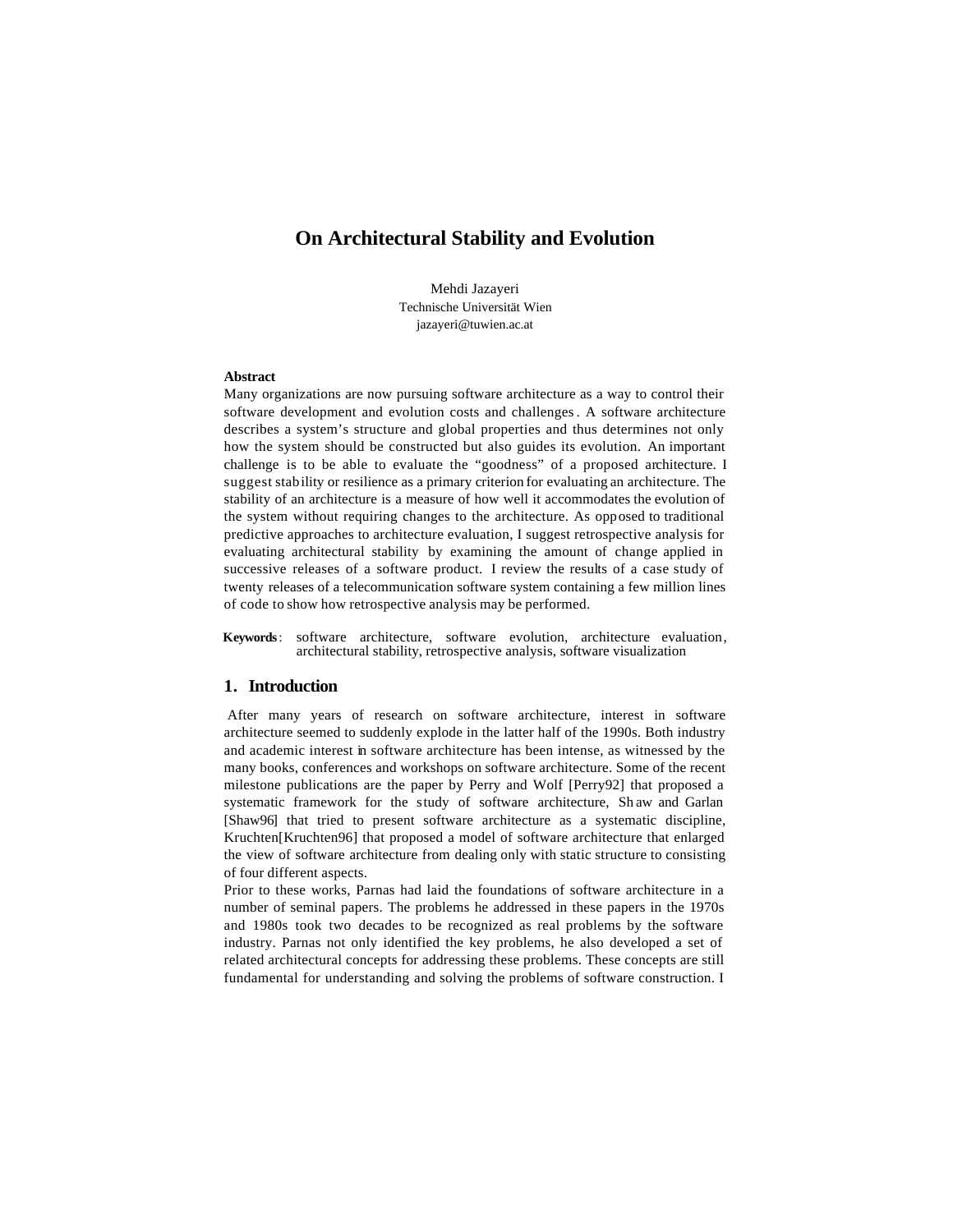will review some of these concepts here because they form the underpinnings of any work on software architecture, including this one.

The most fundamental of these ideas was the principle of "information hiding" [Parnas72]. This principle gives the designer a concrete method for decomposing a design into modules. The modularization is on the basis of design decisions. Each module protects, or encapsulates, or "hides" an important design decision. The motivation behind the method is that if important design decisions are encapsulated in separate modules, then changing a design decision in the future will affect only the associated module and not require changes that are scattered throughout the software. The same motivation is behind the development of object-oriented development, but information hiding is a more fundamental and basic notion.

The problem of *change* is a key challenge to software engineering. The ideas of "design for change" and "anticipation of changes" [Parnas79] were the motivations for Parnas's work and information hiding was a concrete design method to implement them. Parnas also proposed a set of relations and structures as a basis for designing and documenting a system's architecture. The "uses" relation [Parnas74] describes a relationship among modules of a system. A module M1 uses module M2 if a working copy of M2 must be present for module M1 to satisfy its specification. This fundamental relationship supports the design of software stru ctures that are organized as a hierarchy of modules. One important implication of such a design is that it makes it possible to define working subsets of the hierarchy. This means that we can not only build the software incrementally, but also that we can build potentially useful subsets of the software.

The subsettable software designs and information hiding lead almost naturally to the idea of a family of designs. In [Parnas76], Parnas describes the reasons for designing families of programs rather than single programs and gives a concrete approach for doing it. The idea is to clearly identify the design decisions that are common to family members and those that distinguish among family members. Naturally, design decisions can be hidden by appropriate modules and we can build the right family member by using the module that captures the right decision. The idea of program families was inspired by the IBM System 360 architecture, which indeed billed itself as a family architecture. The architecture was shared by all the members of the family. Particular "realizations" of the architecture exhibited different properties, primarily in terms of performance. Today, the concept of program families is pursued under the topic of software product families or product-line architectures.

## **2. Architecture and Evolution**

Despite the concern with "change" and accommodating changes, most of the early definitions of software engineering focus explicitly on construction and only implicitly, if at all, with the phenomenon of software "evolution." By and large, software processes and design techniques concentrate on construction. Yet we know from experience that evolution is a key problem in software engineering and exacts huge costs. Anecdotal evidence even hints that companies spend more resources on maintenance (i.e. evolving their software) than on initial development. Probably the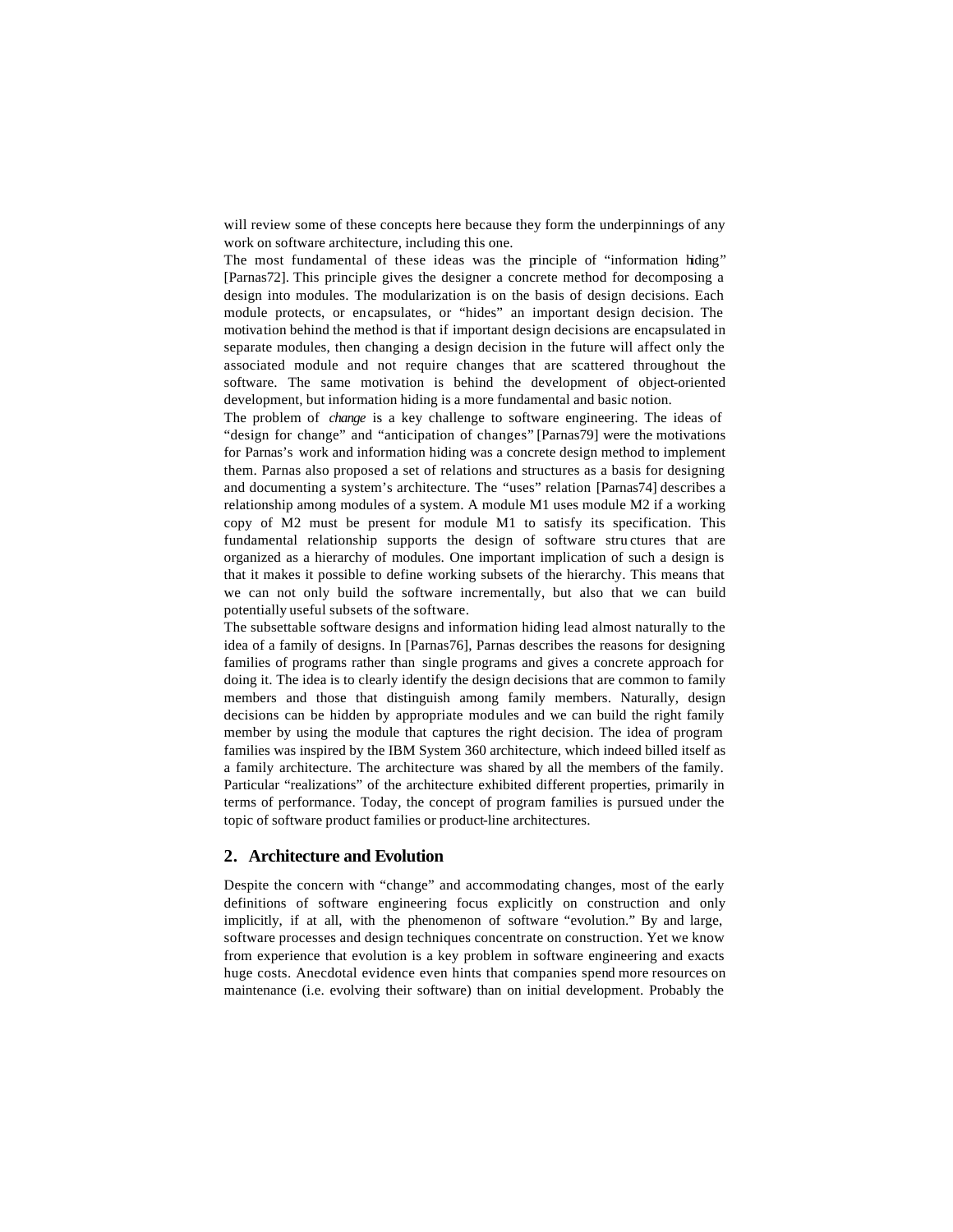earliest work to deal explicitly with software evolution is that of Lehman[Lehman80, Lehman85]. Even Parnas finally got to deal explicitly with the issue of evolution in his paper on software aging [Parnas94], where he posits a set of hypotheses and insights on why software needs to evolve and how we can deal with the challenges. Recently, Bennett and Rajlich[Bennet00] proposed a software development process that considers the evolution and retirement of software as explicit phases in the software lifecycle.

We can argue that, as Parnas foresaw in his early work on "change," evolution is the underlying, if implicit, motivation for much of the recent software development research. For example, product-line architectures are a systematic approach to controlling software evolution. They try to anticipate the major evolutionary milestones in the development of the product, capture the properties that remain constant through the evolution and document the variability points from which different family members may be created. The approach gives a structure to the product's evolution and possibly rules out some unplanned evolutions, if the architecture is respected. Incremental software processes, such as the unified process, are also ways to structure the software's evolution through prescribed steps. The assumption is that evolution is helped by the feedback gained from releases of the early increments.

# **3. The Role of Software Architecture**

There are many definitions for software architecture. Definitions usually concentrate on structural properties and the kinds of decisions that an architect must make. A common view is that architectural decisions are those that have to be made before concurrent work on the system can be started. That is, the architectural decisions span the system components and determine their overall relationships and constraints. Once these decisions have been made, work on the individual components may proceed relatively independently. The architectural decisions determine many of the significant properties of the system and are difficult to change because they span the whole system. Therefore, one of the major implications of a software architecture is to render particular kinds of changes easy or difficult, thus constraining the software's evolution possibilities. Despite the importance of evolution, and the impact of the software architecture on evolution, it is surprising that most definitions of software architecture do not explicitly mention evolution. In fact, it can be argued that the primary goal of a software architecture is to guide the evolution of the system, the construction of the first release of the system being only the first of many milestones in this evolution.

## **4. Architecture Evaluation and Assessment**

Because of the key role that architecture plays in the life of a system, it is important to evaluate or assess a system's architecture. Reviews and inspections are accepted evaluation methods in software engineering. In such an evaluation, we have to decide what factors we are evaluating and what the goals of the evaluation are. Depending on the definition of software architecture and its goals, it is possible to define an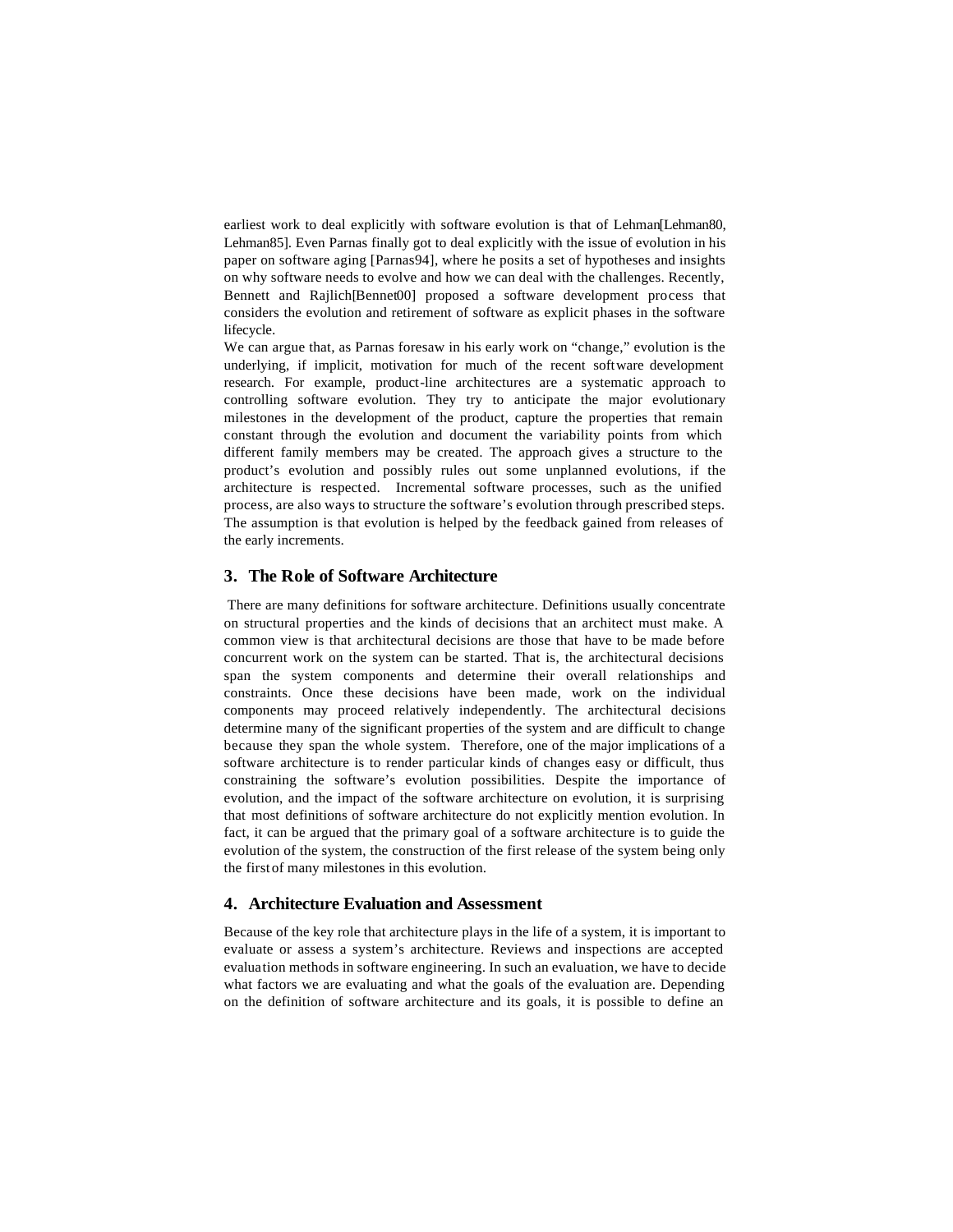evaluation procedure. Typically, such an evaluation is qualitative and is itself difficult to evaluate.

A representative architecture evaluation method is the Architecture Tradeoff Analysis Method (ATAM), developed at the Software Engineering Institute [Kazman99]. ATAM tries to help elicit the goals of the architecture and then evaluates the architecture against those goals. The procedure is said to take 3 or 4 calendar days. It is aimed at evaluating how well the architecture meets its quality goals such as performance, reliability, security, and modifiability.

We call such kinds of evaluations *predictive*. They try to anticipate how well an architecture will perform in the future. While useful, predictive evaluations suffer from inherent uncertainty. How do we know what to assess? Even if we did know, how do we assess it? How sure can we be of the results?

A way to answer these questions is to apply *retrospective* evaluation. I will describe retrospective evaluation here in the context of evolution. First, we start with the assumption that the software architecture's primary goal is to guide the system's evolution. Retrospective evaluation looks at successive releases of the product to analyze how smoothly the evolution took place. Intuitively, we want to see if the system's architectural decisions remained intact throughout the evolution of the system, that is, through successive releases of the software. We call this intuitive idea "architectural stability."

There are many ways we can perform such an analysis but all rely on comparing properties from one release of the software to the next. This implies that some architectural information must be kept for each release. For example, we might compare the uses relation in successive releases. If the relation remains substantially unchanged, we can conclude that it was a stable (or robust) architecture that supported evolution well. There are virtually any number of quantitative measures we can make depending on what aspect of the architecture we are interested in evaluating.

Retrospective analysis can have many uses. First, we can empirically evaluate the software architecture's stability. Second, we can calibrate our predictive evaluation results. Third, we can use the res ults of the analysis to predict trends in the system's evolution. Such predictions can be invaluable for planning the future development of the system. For example, a manager may use previous evolution data of the system to anticipate the resources needed for the next release of the system, or to identify the components most likely to require attention, or to identify the components needing restructuring or replacement, or, finally, to decide if it is time to retire the system entirely. In the next section, we describe a case study that shows some simple examples of retrospective analyses.

## **5. Case Study**

We have applied three different kinds of retrospective analyses to twenty releases of a large telecommunication software system. In the first, we compared simple measures such as module size, number of modules changed, and the number of modules added in the different releases. In the second, we tried to detect coupling among modules by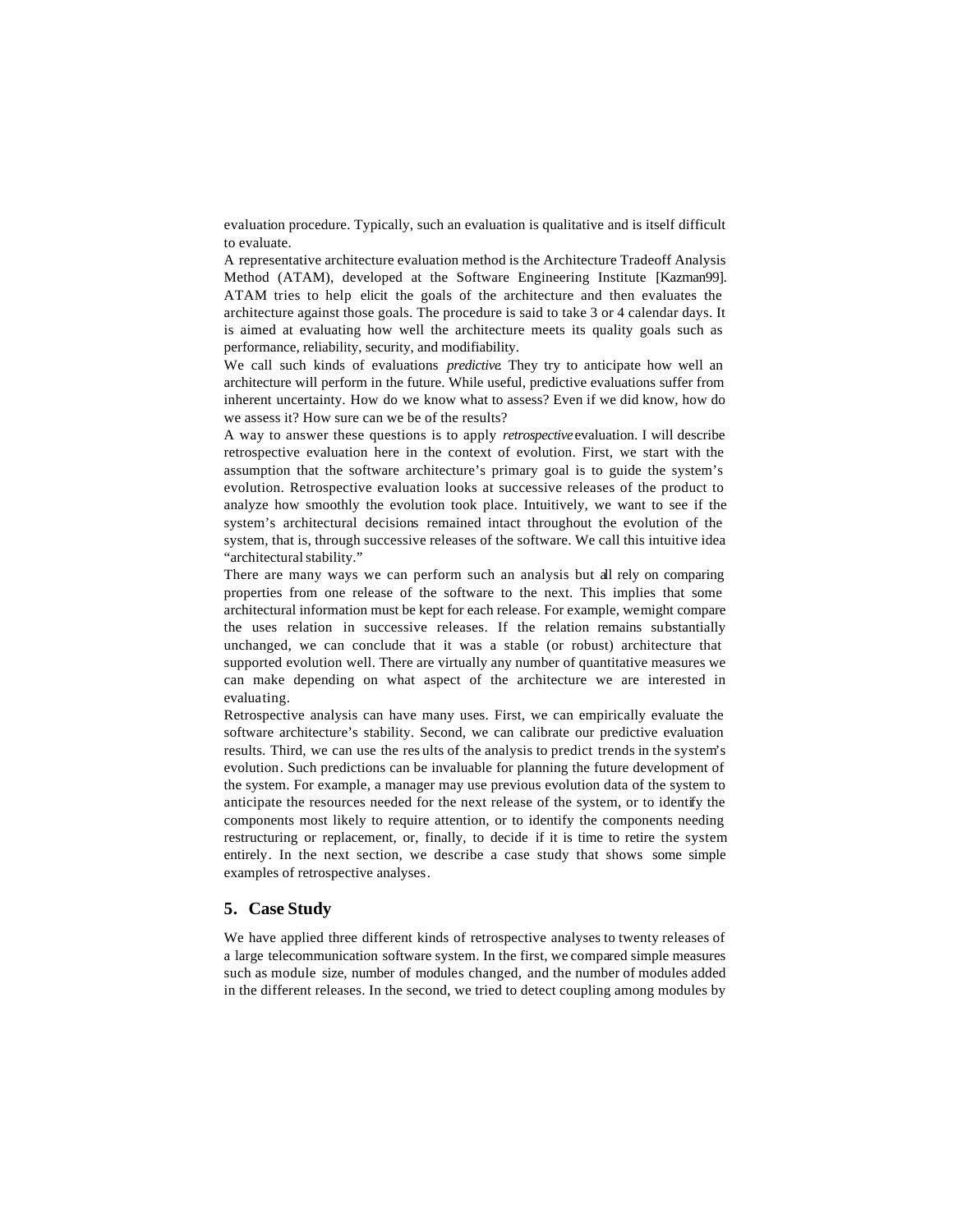discovering which modules tend to change in the same releases, and in the third, we used color visualization to "map out" the system's evolution. In this section, we give an overview of these experiments. The details may be found in [Gall97, Gall98, Gall99]. The telecommunication system under study consists of over ten million lines of code. The system is organized into *subsystems*, each subsystem consists of *modules*, and each modules consists of *programs*. We had access to a database that contained information about the system but not the code itself. The size of components is recorded as the number of subcomponents it contains. For example, the size of a module is the number of programs it contains.

#### **5.1 The first analysis: Simple metrics**

In the first set of analyses, we simply plotted various basic size-related metrics according to releases. For example, Fig. 1 shows the growth in the number of programs in the system. It shows a steady but stabilizing growth of the system. It appears to show a stable system, possibly approaching a dormant state, getting ripe for retirement.



**Size of the system**

# **Fig. 1 Growth of the system in size**

Fig. 2 shows the number of *added* programs. Here we see that a decreasing number of programs are added at each release, with a curiously higher number in every other release. This phenomenon could be due to the way the releases were planned. The manager of the project should be able to interpret the result and decide whether it was expected. In any case, the fact that the number of additions is decreasing also points to a stabilization of the system.

Fig. 3 plots two related numbers: the percentage of programs added and the percentage of programs changed in each release. The figure seems to indicate that in one release "many" programs are added and in the next "many" are changed. We don't know if there is any correlation between the programs added and those changed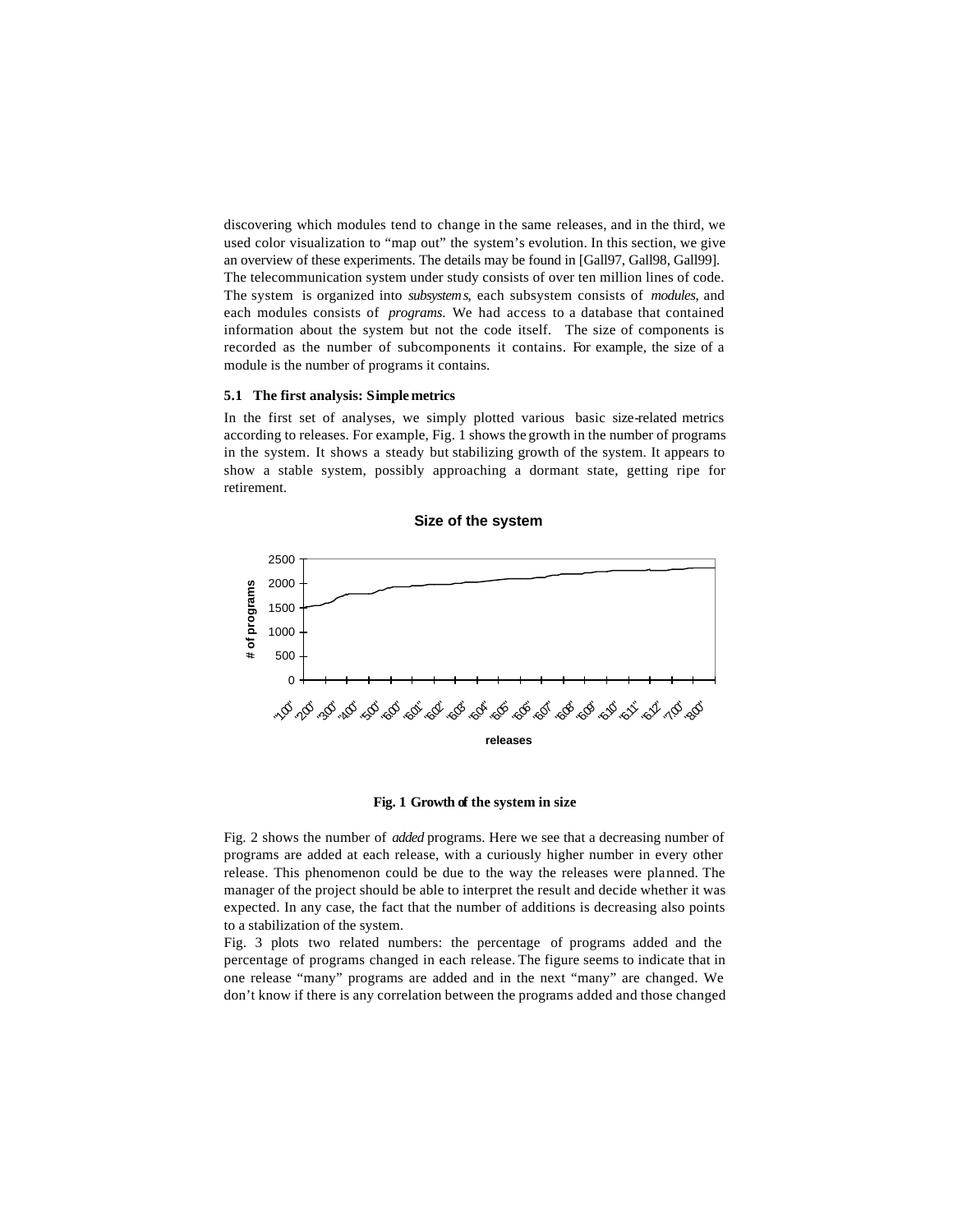in the next release. But the figure certainly invites many questions that should be of interest to the manager.

Finally, in Fig. 4 we show the growth in size of three different modules. We see that two of the modules are relativ ely stable while the third is growing significantly. This figure indicates that it is not enough to study the data only at the system level. It is possible that undesirable phenomena at a lower level, in this case at the module level, mask each other out at the system level. Certainly the growth of Module A compared to the other modules should ring an alarm bell to the manager.

These figures show how simple metrics plotted along the releases of a system can reveal interesting phenomena about the evolution of the system. Unusual and anomalous evolutions of components can be easily spotted. Any deviations from expectations should be investigated.

#### **Number of added programs**



**Fig. 2. No. of added programs per release**



**Fig. 3 . No. of changed and added programs per release**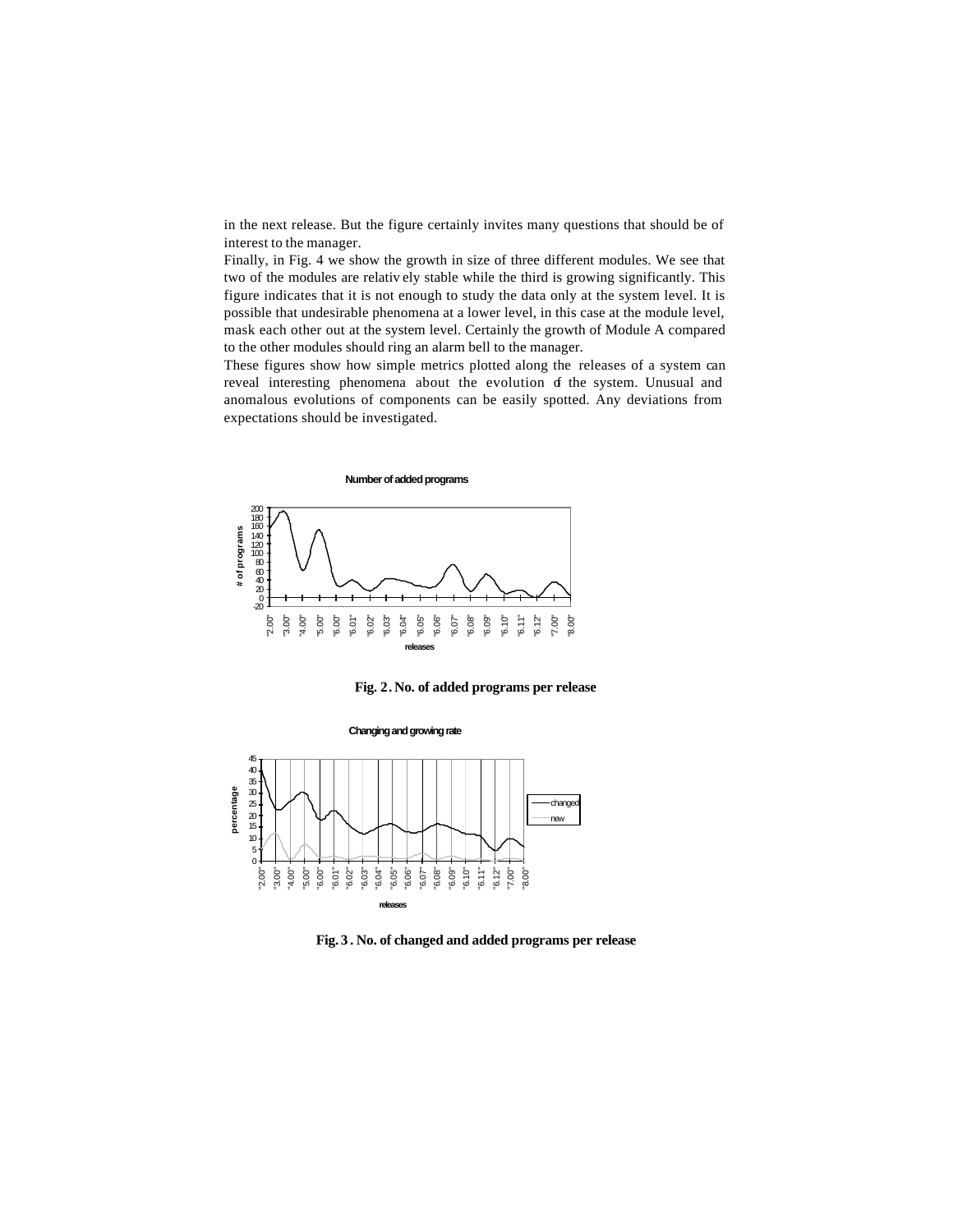

**Fig. 4. Growth of size of modules in one subsystem**

### **5.2 The second analysis: Hidden module coupling**

In the second experiment, we tried to uncover potential (hidden) dependencies among modules or programs of the system. The idea was to discover if there are certain modules that always change during the same release. For example, Table 1 shows two particular programs that are changed in nine releases together. In the two other releases, one is changed but not the other. We developed a number of analysis techniques for discovering and correlating "change sequences". If two modules are always changed in the same sequences of releases, it is likely that they share some possibly hidden dependencies. The longer the sequence, the higher is the likelihood of cross-dependencies. Such analysis can be easily performed and can reveal a great deal about the architecture. In fact, the goal of the architecture is to minimize such dependencies so that change and evolution is isolated in different modules. If changes are required in many modules, the architecture suffers from lack of stability.

| $SUB_2 = < 12346791014$ |  |  |  |   |                |  |                |               |  |               |  |
|-------------------------|--|--|--|---|----------------|--|----------------|---------------|--|---------------|--|
| A.aa.111   $1$          |  |  |  | 4 | $\overline{6}$ |  | $\overline{9}$ |               |  | $10$ 14 17 19 |  |
| B.ba.222 1              |  |  |  |   |                |  | -9             | $10 \quad 14$ |  | 16 18         |  |

**Table 1. Coupling among subsystems A and B**

## **5.3 The third analysis: Color visualization**

In this study our goal was to make the results of retrospective study more apparent and easy to grasp. We used visualization techniques to summarize the large amount of data that could be plotted and displayed. In particular, we explored the use of color in such visualizations. Due to the need for color, the reader is urged to look at an on-line version of this paper to view the figures in color. We use color percentage bars to display a history of a release. For example, Fig. 5 represents a module by a bar in each release. The bar contains different colors. The colors represent different version numbers of programs in the module. For example, in the first release, when all programs are at version 1, the bar is a single color. By comparing the bars for different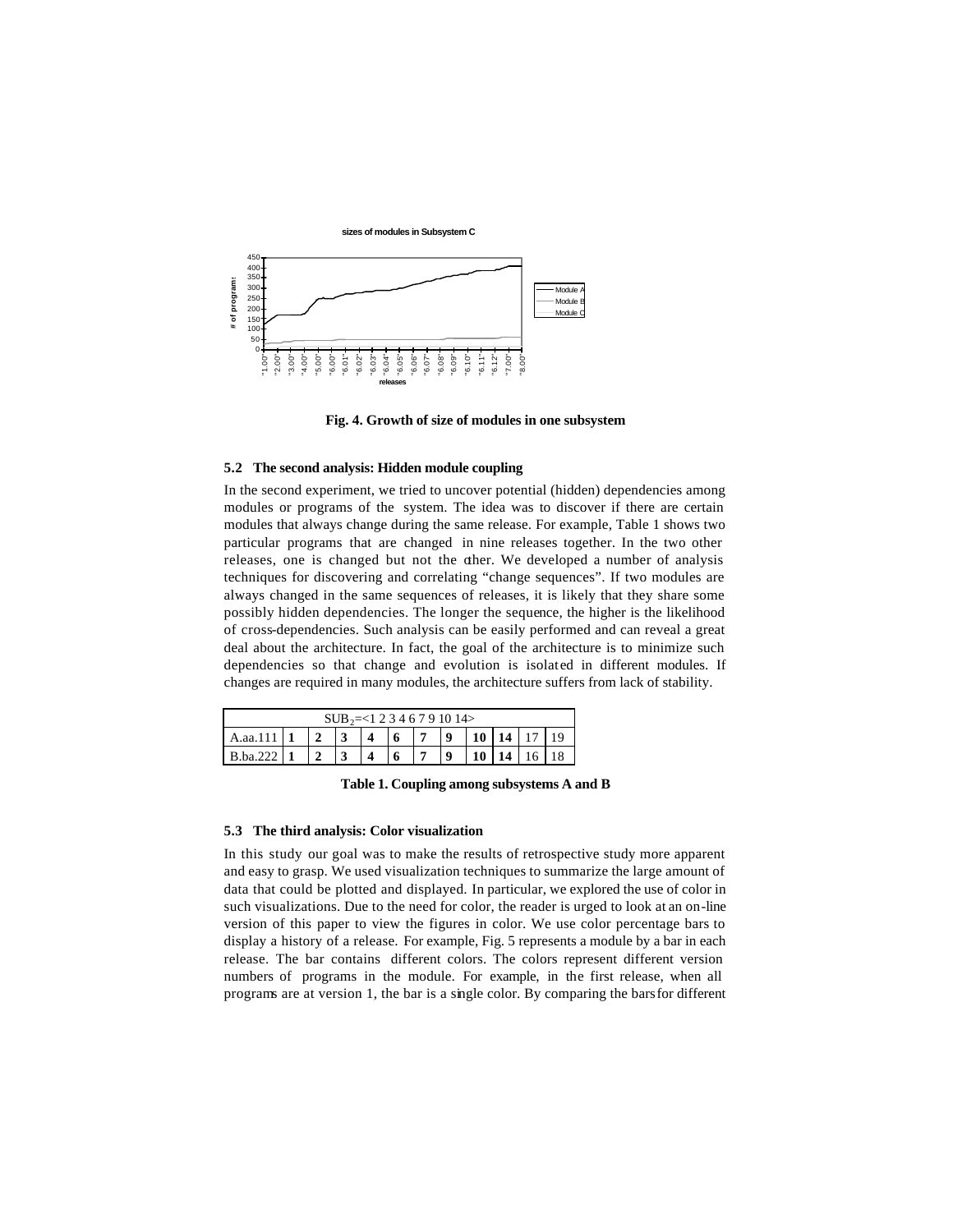releases, the eye can quickly observe the amount of changes from one release to the next. Large variations in color indicate a release that is undergoing lots of change, possibly indicating an unstable architecture. Fig. 6 shows the change maps for modules A through H of the system. Such maps can be used to quickly identify problematic modules. The color maps for different modules may be quickly compared to get a sense of how module evolutions relate to each other. Such maps could be used as a "fingerprint" of a module to show its evolution. It is possible to spot different types of evolution and modules that share certain patterns of evolution. A predictive evaluation of the architecture, if effective, should be able to anticipate the kind of fingerprint a module should produce during its evolution.



**Fig. 5. Visualizing evolution with percentage bars**

# **6. Retrospective analysis**

The case studies of the previous section show a glimpse of how retrospective analysis may be applied and exploited. The information from retrospective analysis may be used for forward engineering as well, primarily by using the information from the past to predict the requirements of the future, for example, in answering questions such as how much code changes the next release will entail and how much it will cost. The tools we have used are simple and require very little information to be kept for each release of the software. Yet, such data is not commonly maintained, analyzed, or exploited. The key point is that the tools must maintain data across releases to enable the reasoning and analysis about the software's evolution. This means that software reengineering tools must be enhanced to deal with releases explicitly to be able to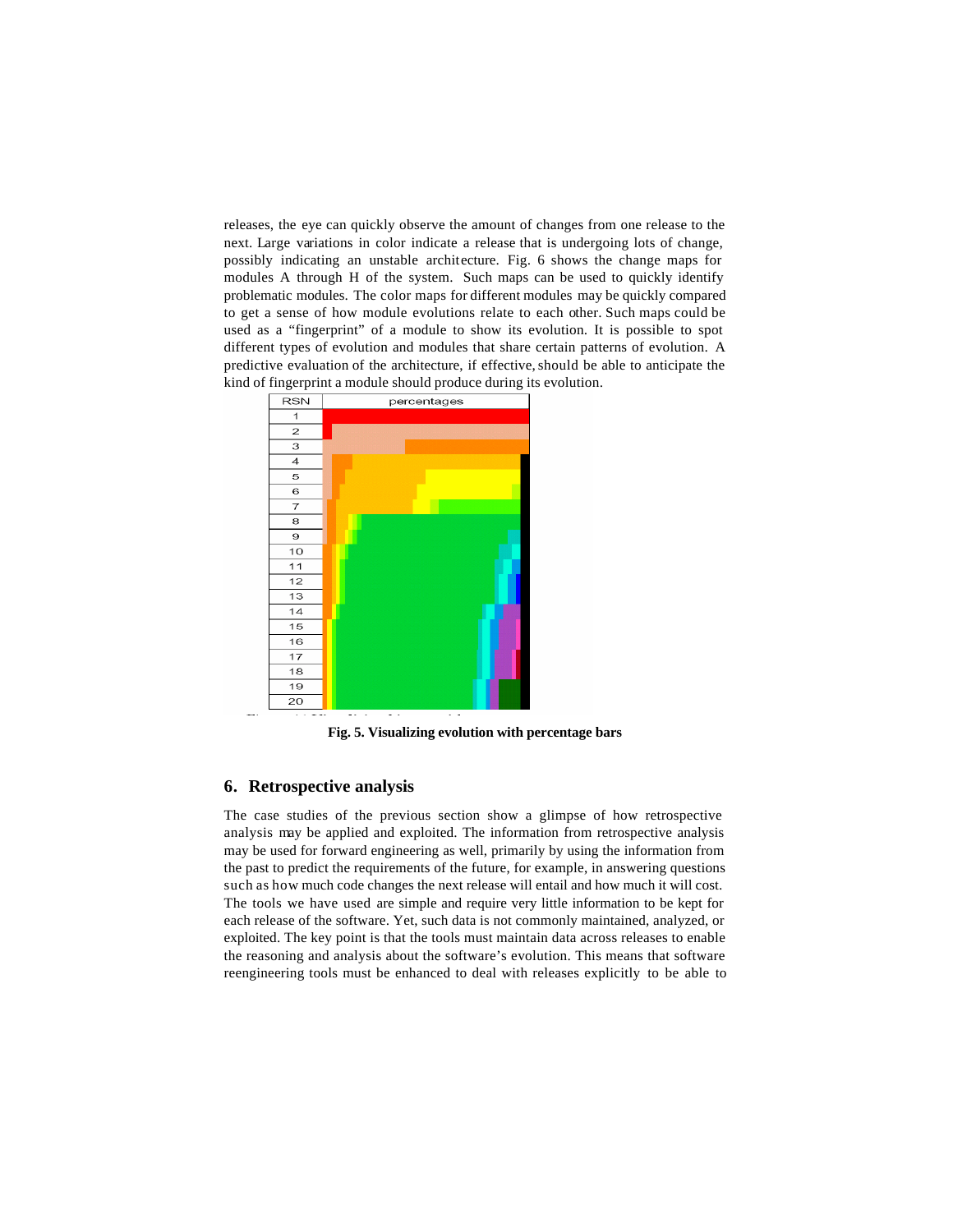support retrospective evolution analysis. Because of the huge amount of data involved, visualization techniques seem to be useful.

An example tool that can be used for evolution analysis is the Evolution Matrix [Lanza01] which visualizes the evolution of classes in an object-oriented system. The evolution of various metrics about a class may be displayed. Size and color are used to represent the metrics. The evolution analysis applied to a large number of classes has led to classifying different types of classes based on their evolution patterns. Lanza [Lanza01] has observed classes that he categorizes as supernova (suddenly explodes in size), pulsar (grows and shrinks repeatedly), white dwarf (shrinks in size), red giant (continues being very large), and idle (does not change). Such a tool can be a powerful aid in retrospective analysis. For example, a large number of idle classes would indicate a stable architecture. (Clearly, idle classes could also indicate dead code so analysis had to be done carefully.)

# **7. Summary and conclusions**

We have argued that a primary goal of a software architecture is to guide the evolution of a software product. To evaluate how well a software architecture achieves this goal, we can analyze the architecture for adherence to certain rules that we believe support evolution. But there is more that we can do. Using appropriate analysis tools, we can try to evaluate an architecture's "stability" or "resilience" by observing the actual evolution of the associated software product. We call this kind of analysis "retrospective" because it looks back on the software product's releases. We have shown the results of some simple tools that can help in retrospective analysis. These tools combine simple metrics and visualization to summarize in a compact form the evolution patterns of a system, thus enabling the engineer or manager to check the reality against the expected results.

In principle, predictive analysis and retrospective analysis should be combined. Perfect predictive evaluations would re nder retrospective analysis unnecessary. If we are not sure of perfection, however, retrospective analysis is necessary to validate our predictions and detect deviations from plans.

#### **Acknowledgments**

I would like to acknowledge the support of Harald Gall who has been a close collaborator on all this work, particularly on the case studies.

This work was supported in part by the European Commission within the ESPRIT Framework IV project no. 20477 ARES (Architectural Reasoning for Embedded Systems). We would like to thank our partners in this project. Many of the results of the ARES project are presented in [Jazayeri00].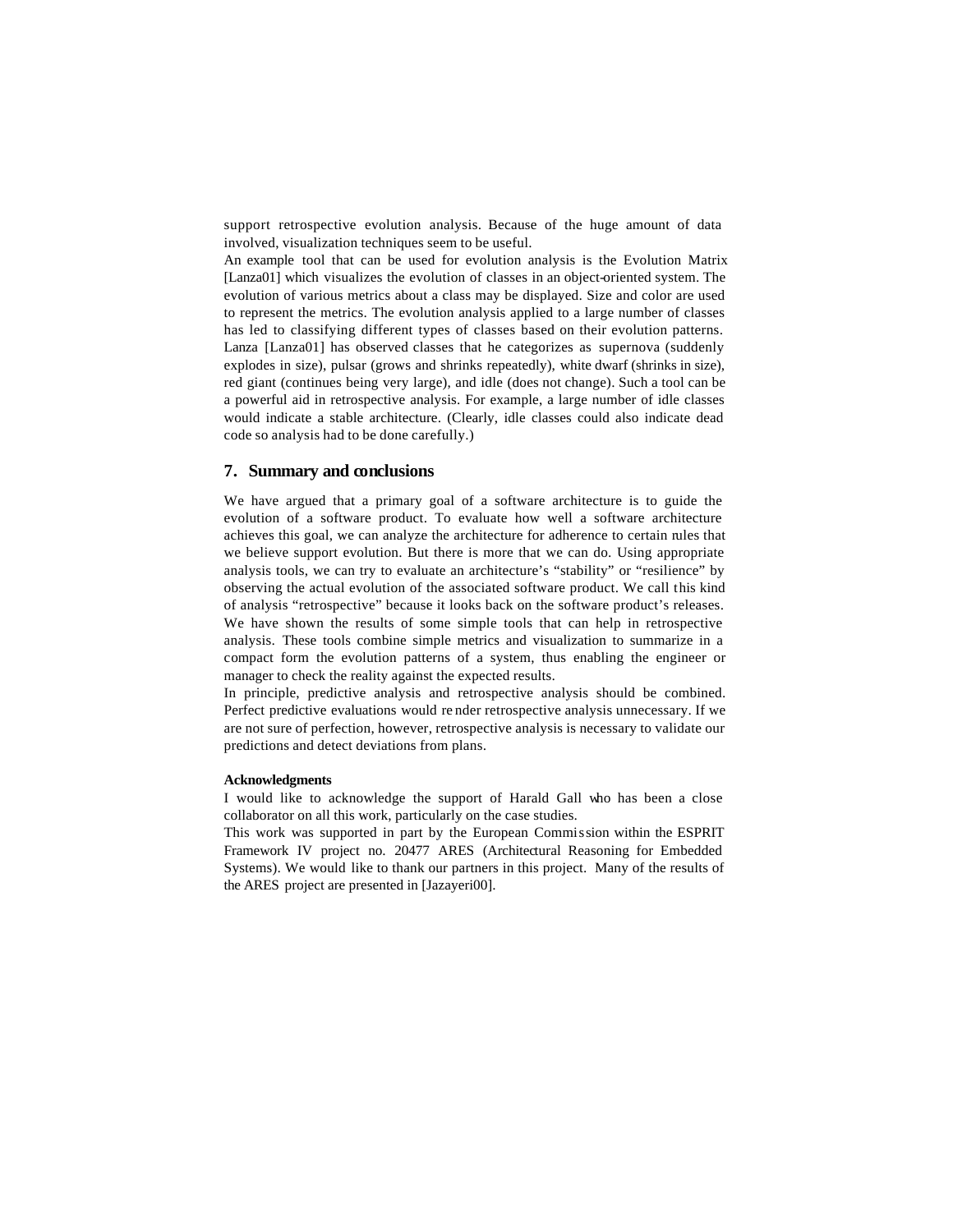

**Fig. 6. Evolution of modules A through H in terms of programs**

# **8. References**

[Bennett00]

K. Bennett and V. Rajlich, "A staged model for the software lifecycle," *Computer* 33(7): 66–71, July 2000.

[Gall97]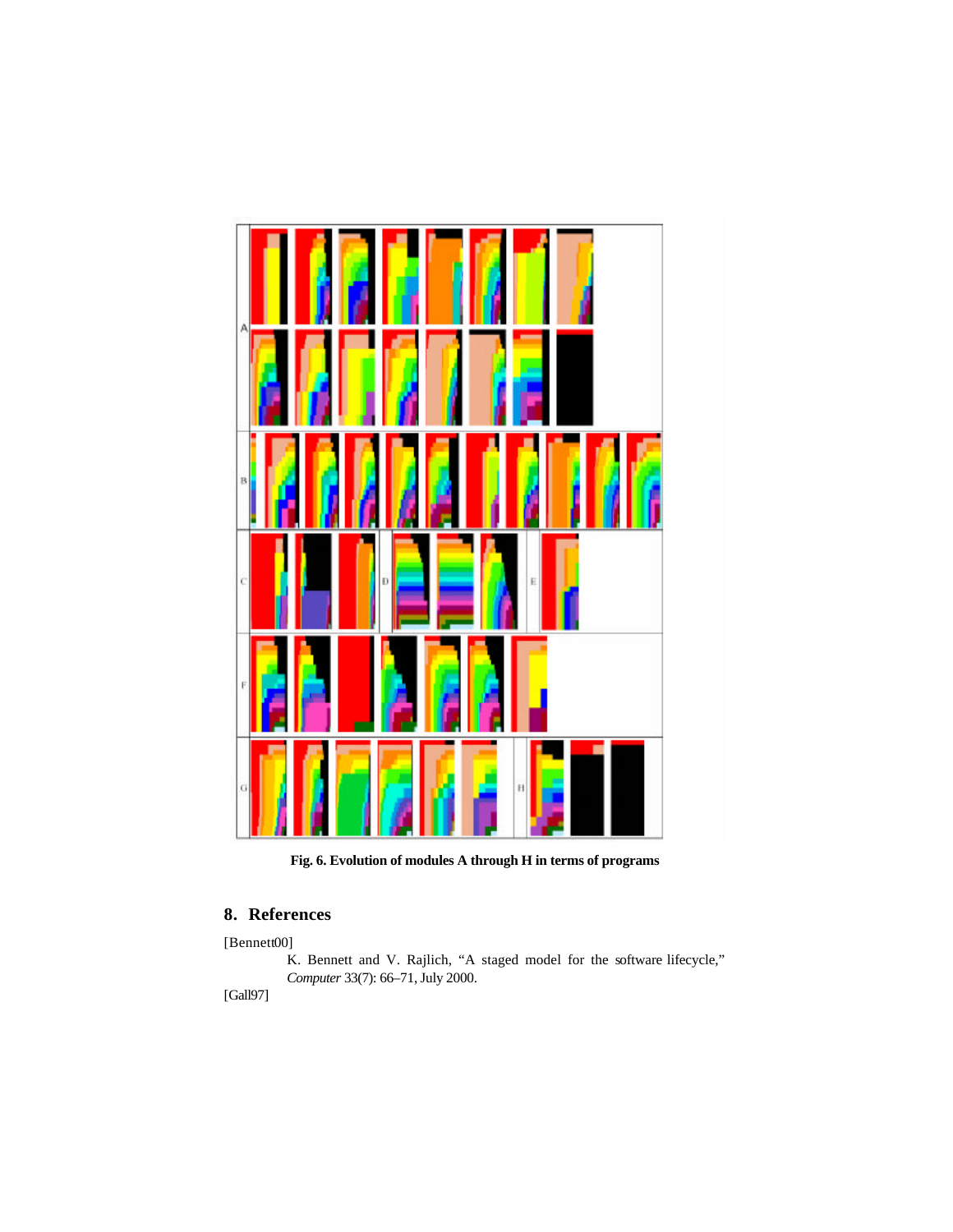H. Gall, M. Jazayeri, R. Klösch, and G. Trausmuth, "Software Evolution Observations Based on Product Release History," Proceedings of International Conference on Software Maintenance (ICSM '97), Bari, Italy, IEEE Computer Society Press, Los Alamitos, CA, September 1997.

#### [Gall98]

H. Gall, K. Hajek, and M. Jazayeri, "Detection of logical coupling based on product release histories," Proceedings of International Conference on Software Maintenance (ICSM '98), Washington, DC, IEEE Computer Society Press, Los Alamitos, CA, November 1998.

[Gall99]

H. Gall, M. Jazayeri, and C. Riva, "Visualizing software release histories: the use of color and third dimension," Proceedings of International Conference on Software Maintenance (ICSM '99), pp. 99–108, Oxford, UK, IEEE Computer Society Press, Los Alamitos, CA, September 1999.

# [Jazayeri00]

M. Jazayeri, A. Ran, and F. van der Linden, Software Architecture for Product Families: Principles and Practice, Addison-Wesley, Reading, 2000.

# [Kazman99]

R. Kazman, M. Klein, and P. Clements, "Evaluating software architectures for real-time systems."

#### [Kruchten95]

P. B. Kruchten, "The 4+1 view model of architecture," *IEEE* Software, 29(11): 42–50, November 1995.

#### [Lanza01]

M. Lanza, "The Evolution Matrix: Recovering Software Evolution using Software Visualization Techniques," Proceedings of IWPSE (International Workshop on Principles of Software Evolution), 2001, Vienna.

#### [Lehman80]

Lehman M.M., "Programs, life cycles and laws of software evolution," *Proceedings of the IEEE*, pp. 1060-1076, September 1980.

#### [Lehman85]

Lehman M.M. and Belady L. A., *Program evolution*, Academic Press, London and New York, 1985.

#### [Parnas72]

D. L. Parnas, "On the criteria to be used in decomp osing systems into modules," Communications of the ACM, 15(12): 1053–8, December 1972.

# [Parnas74]

D. L. Parnas, "On a buzzword: hierarchical structure," Proceedings IFIP Congress (1974), North-Holland, Amsterdam, 1974.

## [Parnas76]

D. L. Parnas, "On the design and development of program families," IEEE Transactions on Software Engineering, 2(2): 1–9, March 1976.

# [Parnas79]

D. L. Parnas, "Designing software for ease of extension and contraction," IEEE Transactions on Software Engineering, 5(2):128–138, March 1979.